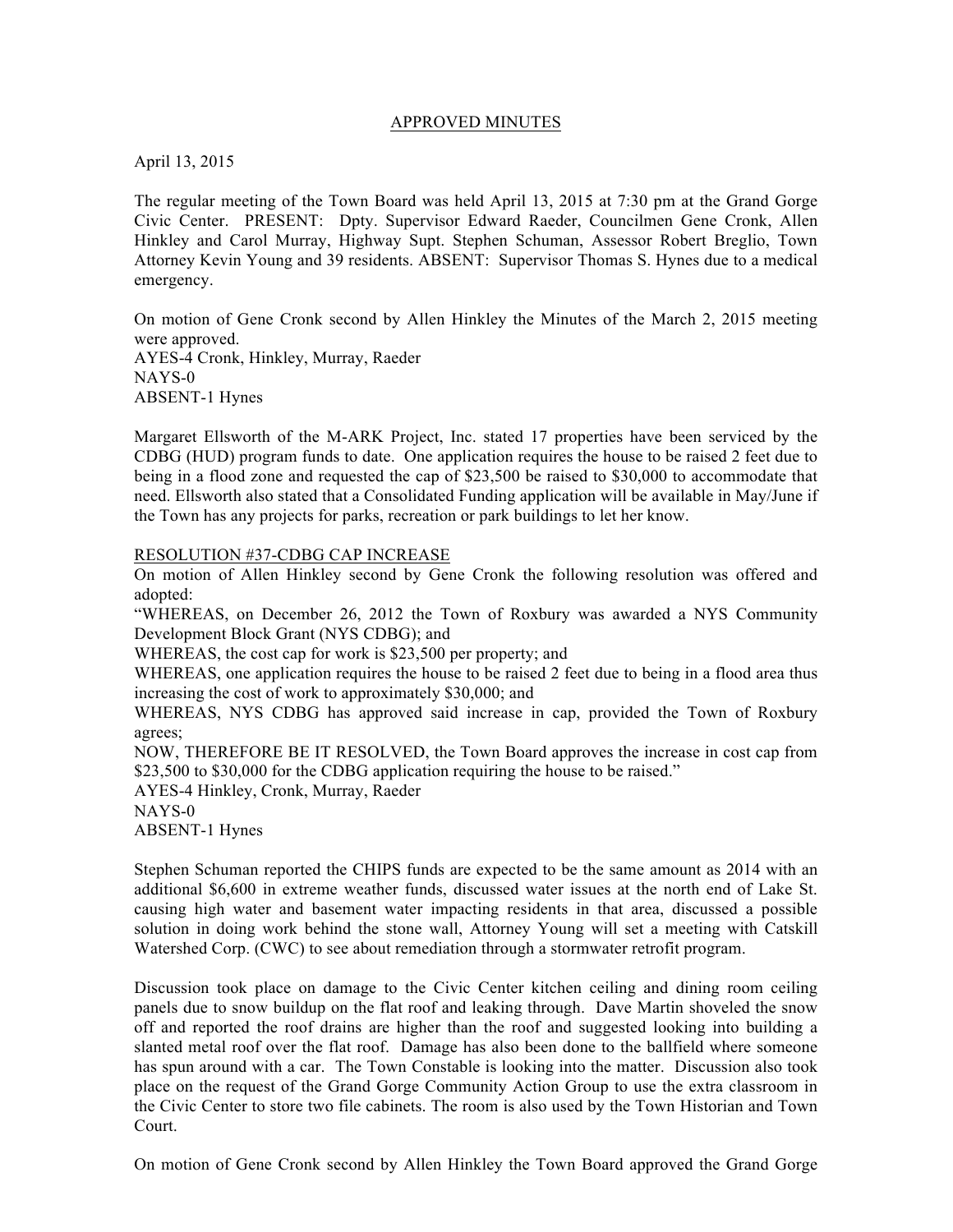Community Action Group to store two filing cabinets in the extra classroom. AYES-4 Cronk, Hinkley, Murray, Raeder NAYS-0 ABSENT-1 Hynes

Discussion took place on the many frozen water service lines this winter. The Town received bills from Charles Serrie and Mieczyslaw Ruszczyk in the amount of \$756.00 each for costs they incurred to have their frozen water service lines thawed and requested reimbursement from the Town. Mr. Serrie also stated being charged prevailing wage by the contractor who told him the Town would reimburse him and he also requested customers be sent notices informing them that there is a potential of service lines freezing due to the cold and to let water run. Attorney Young stated the Town cannot legally pay the bills due to the terms of the water law and it was also explained a private owner cannot be charged prevailing wage by a contractor because only municipalities pay prevailing wage. Concerns were raised by owners regarding responsibility of frozen water lines under the road, to look into funding to replace water mains to make them deeper and put money into an escrow account for future repairs. A letter was received from Philip Hulbert requesting owners be credited for high readings due to letting water run to prevent freezing. Attorney Young will look into funding that might be available from the State on funding main replacements. All other matters will be discussed further at the May meeting.

Assessor Robert Breglio submitted a written monthly report to the Town Board but also was present and stated the re-val impact notices went out in March and he has met with approximately 180 owners to discuss their specific information, meetings by appointment will continue through April 20, stated 22% stayed the same assessment, 42% decreased in assessment and 36% increased in assessment, the Tentative Tax Roll will be available May  $1<sup>st</sup>$  and Grievance Day is May  $28<sup>th</sup>$ .

Attorney Young discussed the Grievance process. Elizabeth Estelle and Walter Srebnick read prepared statements stating concerns with the re-val figures. Joseph Albano, Joyce Devivo, Stanley Thorington, Ralph Della Cava, Gus Polli, Richard Davis expressed concerns with community viability, government transparency, keeping owners more informed on issues, impacts on farms, owners being able to afford the taxes, future property sales and issues with comparables used by Assessor. In response to the concerns raised, Assessor Breglio stated that he advertised and held two informational meetings on the status of the re-val in both Grand Gorge & Roxbury, during a re-val he must change everyone at the same time and not impose spot changes, he has conducted the re-val per the NYS standards and in cooperation with a representative of NYS Real Property Tax Services and discussed the different exemptions available for eligible owners that may help lower tax bill amounts. Councilman Hinkley stated being concerned at first with re-val but sees the need to go to 100% valuation and requested owners meet with the Assessor to discuss their property and if not satisfied can go to grievance. Attorney Young also suggested contacting the local legislators to ask for their assistance in getting exemption formulas changed (i.e.: ag exemptions, etc) to help with lowering taxes. Joe Albano thought Mr. Breglio was doing a good job but expressed concerns with tax rates.

No action was taken on the Police Policy.

On motion of Allen Hinkley second by Carol Murray the Town Board approved the Town Clerk monthly report for March 2015 in the amount of \$969.50 (Town Clerk \$494.50 and Building Permits \$475.00) AYES-4 Hinkley, Murray, Cronk, Raeder NAYS-0 ABSENT-1 Hynes

On motion of Allen Hinkley second by Gene Cronk the Town Board approved the Supervisor's monthly report for February 2015.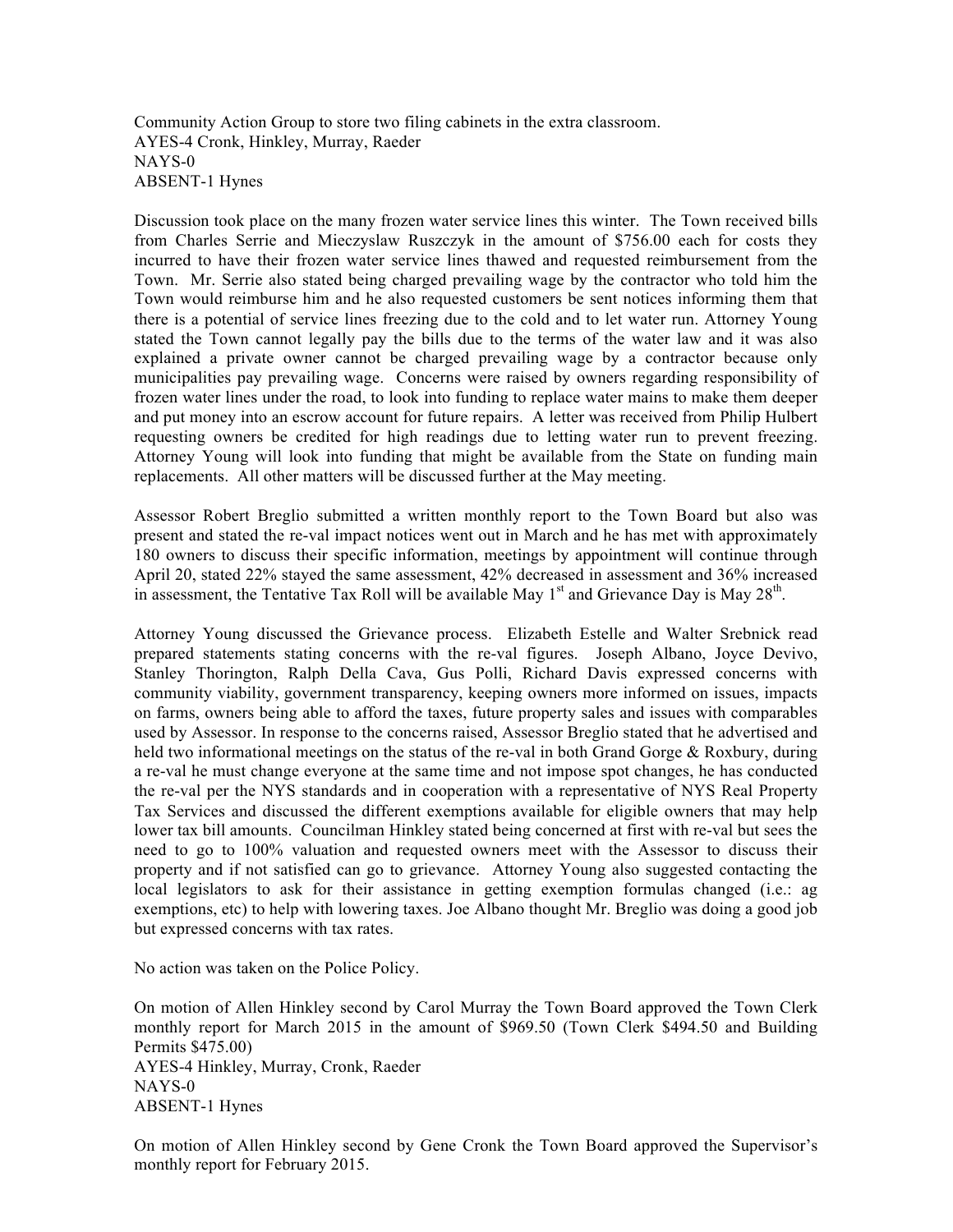AYES-4 Hinkley, Cronk, Murray, Raeder NAYS-0 ABSENT-1 Hynes

On motion of Carol Murray second by Allen Hinkley the Town Board approved the Justice Court monthly report for March 2015 in the amount of \$4,418.00 (State \$2,710.00, County \$5.00 and Town \$1,703.00). AYES-4 Murray, Hinkley, Cronk, Raeder NAYS-0 ABSENT-1 Hynes

As soon as an invoice is received from the State requesting Justice Court fees for January and February 2015 a report will be given to the Town Board for approval.

On motion of Gene Cronk second by Allen Hinkley the Town Board approved the Assessor monthly report for March 2015. AYES-4 Cronk, Hinkley, Murray, Raeder NAYS-0 ABSENT-1 Hynes

On motion of Carol Murray second by Allen Hinkley the Town Board approved the CDBG (HUD) Fund monthly report for March 2015 showing a balance of \$111,603.50. AYES-4 Murray, Hinkley, Cronk, Raeder NAYS-0 ABSENT-1 Hynes

On motion of Allen Hinkley second by Gene Cronk the Town Board approved the Building Inspector monthly report for March 2015. AYES-4 Hinkley, Cronk, Murray, Raeder NAYS-0 ABSENT-1 Hynes

On motion of Carol Murray second by Gene Cronk the Town Board approved the Tax Collector monthly report for March 2015 showing 100% of the Town taxes have been collected and paid to the Town and 45.8% of the County taxes have been collected and paid to the County. AYES-4 Murray, Cronk, Hinkley, Raeder NAYS-0 ABSENT-1 Hynes

On motion of Carol Murray second by Allen Hinkley the Town Board approved the Water District monthly report of receipts for March 2015 in the following amounts: Denver Water \$195.15; Grand Gorge \$328.85 and Roxbury \$419.28. AYES-4 Murray, Hinkley, Cronk, Raeder

NAYS-0 ABSENT-1 Hynes

Attorney Young discussed the water/sewer easement with NYCDEP in relation to the Grand Gorge water and Roxbury sewer projects completed a few years ago. The document will replace the existing Land Use Permit with a permanent easement to allow access for maintenance, repairs & replacement of the sewer and water lines that cross two properties.

## RESOLUTION #38- RESOLUTION OF THE TOWN BOARD OF THE TOWN OF ROXBURY CONSENTING AND ACCEPTING THE TERMS AND CONDITIONS OF THE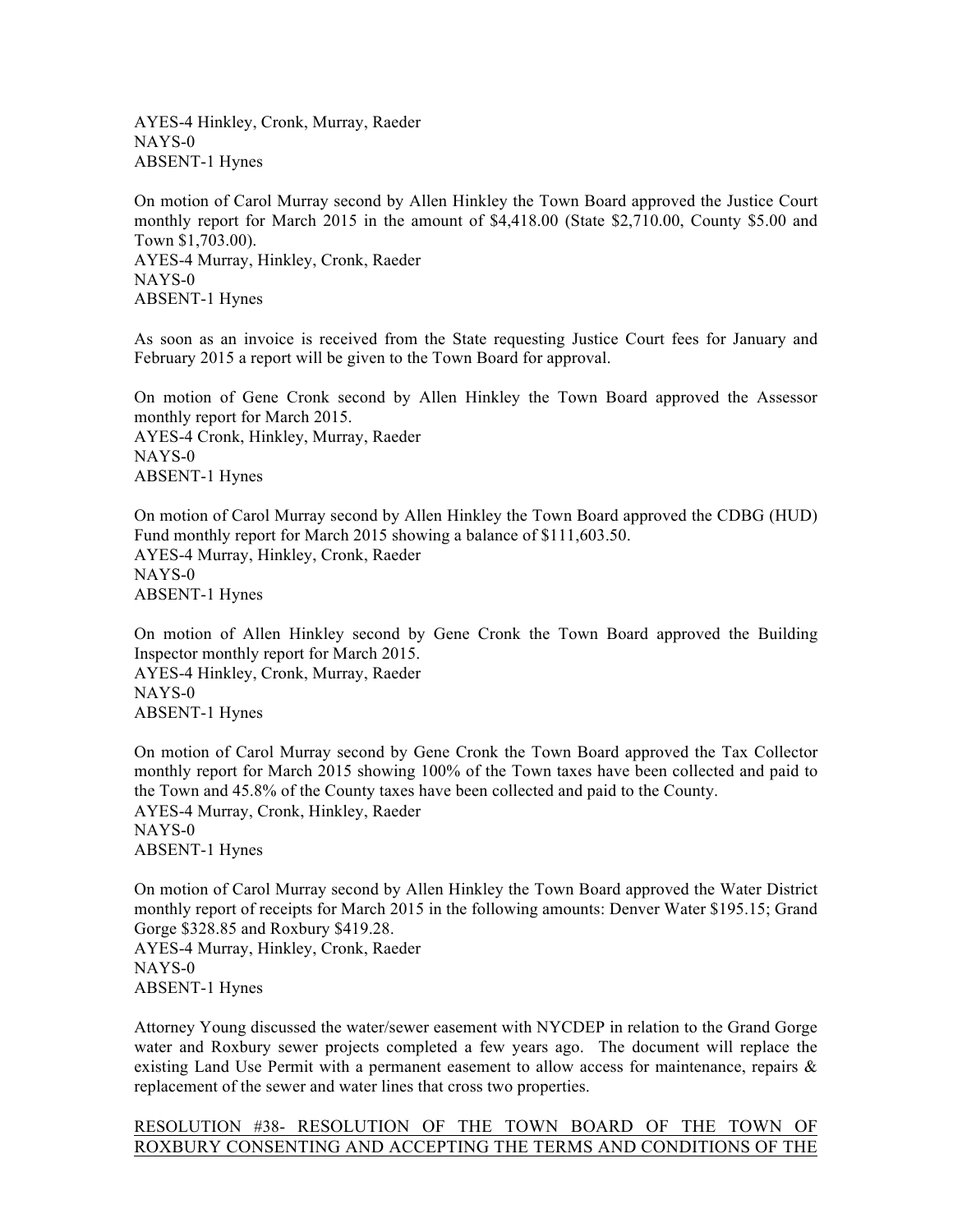# NYCDEP EASEMENT FOR TOWN SEWER MAIN TO CROSS CITY PROPERTY AND REPLACEMENT OF REVOCABLE LICENSE

On motion of Gene Cronk second by Allen Hinkley the following resolution was offered and adopted:

"WHEREAS, the Town of Roxbury ("Town") would like to obtain an easement over property owned by the City of New York and where the Town sewer main crosses said property; and

WHEREAS, the DEP provided a draft easement to the Town Board for its review; and

WHEREAS, the proposed easement shall serve to replace an existing revocable license issued by the City of New York and its year-to-year renewal term; and

WHEREAS, the Town Board Members and the Town's Attorney have reviewed the proposed easement by the DEP; and

WHEREAS, the Town Board finds that adoption of the proposed easement is in the best interests of the Town.

NOW, THEREFORE, BE IT RESOLVED that the Town Board accepts the proposed easement submitted by DEP; and

WHEREUPON, the Resolution was put to a vote and recorded as follows:

AYES-4 Cronk, Hinkley, Murray, Raeder

NAYS-0

ABSENT-1 Hynes

## RESOLUTION #39-AGREEMENT FOR THE PAYMENT OF MUNICIPAL ENGINEERING AND LEGAL EXPENSES BY MASSERSON HOLDINGS, LLC AS APPLICANT

On motion of Allen Hinkley second by Carol Murray the following resolution was offered and adopted:

"WHEREAS, Masserson Holdings, LLC has submitted an application to the Town of Roxbury Planning Board ("Planning Board") for site plan approval for the project known as The Roxbury at Stratton Falls, which involves the renovation of an existing residence into a 7 bedroom guest house, conversion of an existing garage to manager's quarters, the construction of eight 2 bedroom cottages (3 duplex, and 2 single standing cottages), the addition of a pool, hot tub, spa, deck, cabana building, parking, nature trails and pedestrian bridge to be served by new on-site subsurface treatment systems and private well, on a 7.43 acre parcel located in the Town of Roxbury; and

WHEREAS, pursuant to Section 1.04 of the Town of Roxbury Site Plan Law, the Planning Board has the authority to hire a professional consultant and/or engineer to assist it in the review of an application at the Applicant's expense; and

WHEREAS, the Planning Board determined it needs the assistance of a land use attorney to assist it in the review of this application; and

WHEREAS Applicant has offered and the Town as accepted the Applicant's offer to reimburse the Town for its out-of-pocket expenses in reviewing and processing the application; and

WHEREAS, the Town has retained or will be retaining special legal counsel and/or an outside engineering firm to assist it in the review of these applications. Both of those firms will be billing the Town on a time and material basis for such services; and

WHEREAS, the Planning Board is the Lead Agency for the SEQRA review of the project.

NOW THEREFORE BE IT RESOLVED, in consideration of the mutual promises of the agreement, the Town Board approves of the terms and conditions of the Agreement and authorize the Deputy Supervisor to execute the Agreement on behalf of the Town."

AYES -4

 $NAYS - 0$ 

ABSENT – 1 Hynes

## RESOLUTION #40-APPROVE MASSERSON HOLDINGS, LLC ESCROW ACCOUNT

On motion of Allen Hinkley second by Carol Murray the following resolution was offered and adopted:

"WHEREAS, on April 13, 2015, the Town Board, Town of Roxbury, approved an agreement for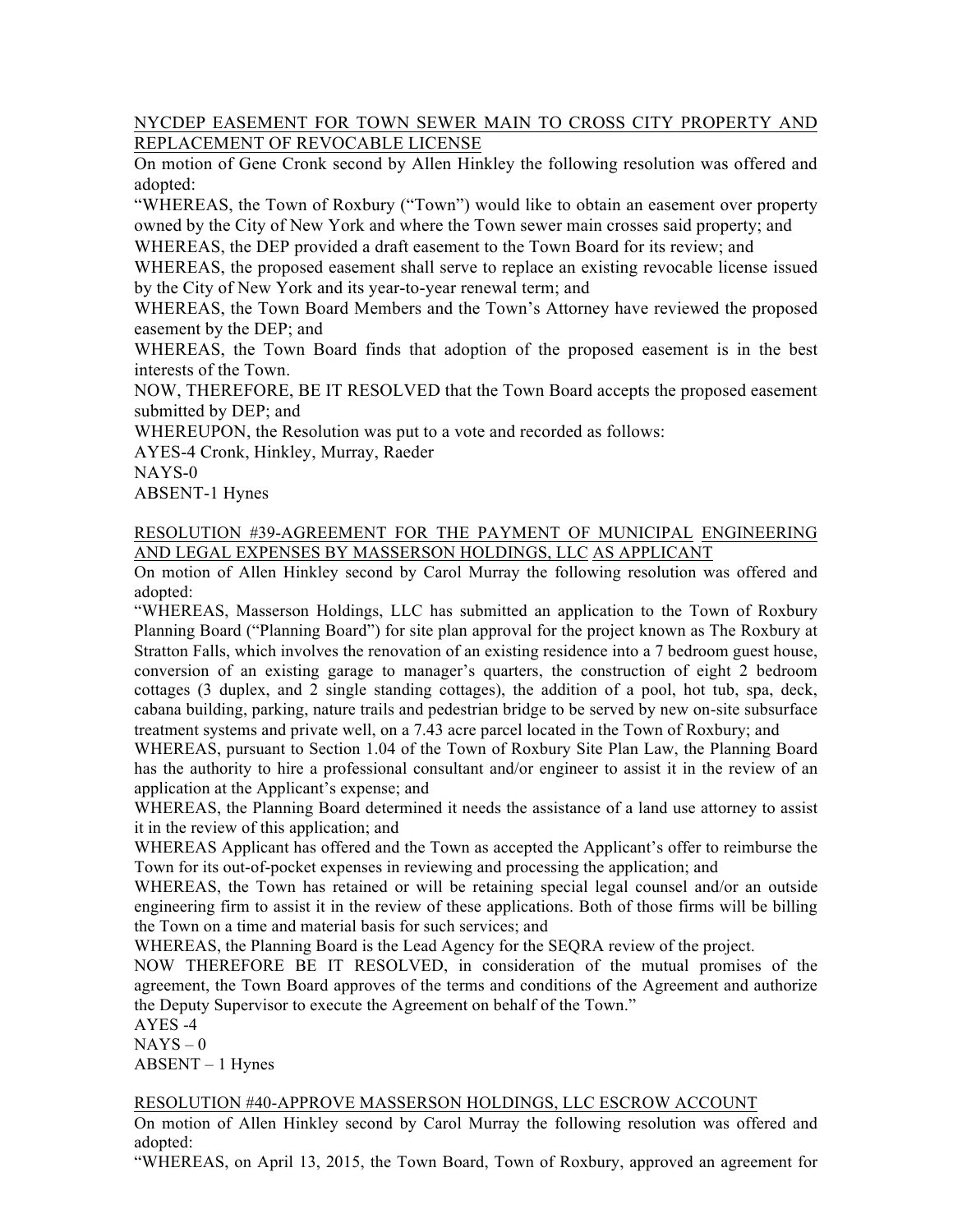the payment of municipal engineering and legal expense by Masserson Holdings, LLC; and

WHEREAS, said agreement requires the funds to be held in escrow by the Town of Roxbury to pay said costs; and

WHEREAS, the initial amount of the escrow funds to be deposited with the Town of Roxbury is \$2,000.00;

NOW, THEREFORE, BE IT RESOLVED the Town Board, Town of Roxbury, authorizes the opening of an escrow account entitled "Stratton Falls Site Plan Escrow" in the amount of \$2,000.00."

AYES-4 Hinkley, Murray, Cronk, Raeder NAYS-0 ABSENT-1 Hynes

On motion of Carol Murray second by Gene Cronk the Town Board approves renewal of the junkyard license for Marty Built, LLC, located at 565 Charcoal Road. Said license shall expire April 1, 2016. AYES-4 Murray, Cronk, Hinkley, Raeder NAYS-0

ABSENT-1 Hynes

Attorney Kevin Young discussed Local Law #1-2015 allowing for the appointment of additional Board of Assessment Review members and the subsequent notice advertising for interested persons. The current members of the Board of Assessment Review feel that they do not need additional members for Grievance this year.

# RESOLUTION #41-WITHDRAW NOTICE FOR ADDITIONAL BOARD OF ASSESSMENT REVIEW MEMBERS

On motion of Gene Cronk second by Allen Hinkley the following resolution was adopted: "RESOLVED, the Town Board withdraws the notice seeking additional BAR members and none will be appointed at this time." AYES-4 Cronk, Hinkley, Murray, Raeder

NAYS-0 ABSENT-1 Hynes

Discussion took place on the More family having a parade down Main St. Roxbury during their reunion held every five years, this year being held on August  $8<sup>th</sup>$ . A permit would be required from NYS Dept. of Transportation (NYSDOT) as it will stop traffic.

On motion of Allen Hinkley second by Gene Cronk the Town Board authorized the Town Clerk to submit a permit to NYS Dept. of Transportation (NYSDOT) under the Town for the More parade to be held August 8, 2015.

AYES-4 Hinkley, Cronk, Murray, Raeder NAYS-0 ABSENT-1 Hynes

Discussion took place on the Lilly property. The Building Inspector has sent a letter to the owners requesting access to the property to further assess the interior of the buildings.

Councilman Cronk requested any future repairs to the Constable vehicle, except for routine maintenance items, should require a description of work and estimated cost of work be presented to the Town Board for approval before any work is completed. The matter was discussed by the Board.

On motion of Gene Cronk second by Allen Hinkley, the Town Attorney was directed to write a letter to the Town Constable notifying him of the new requirements for repairs to the police